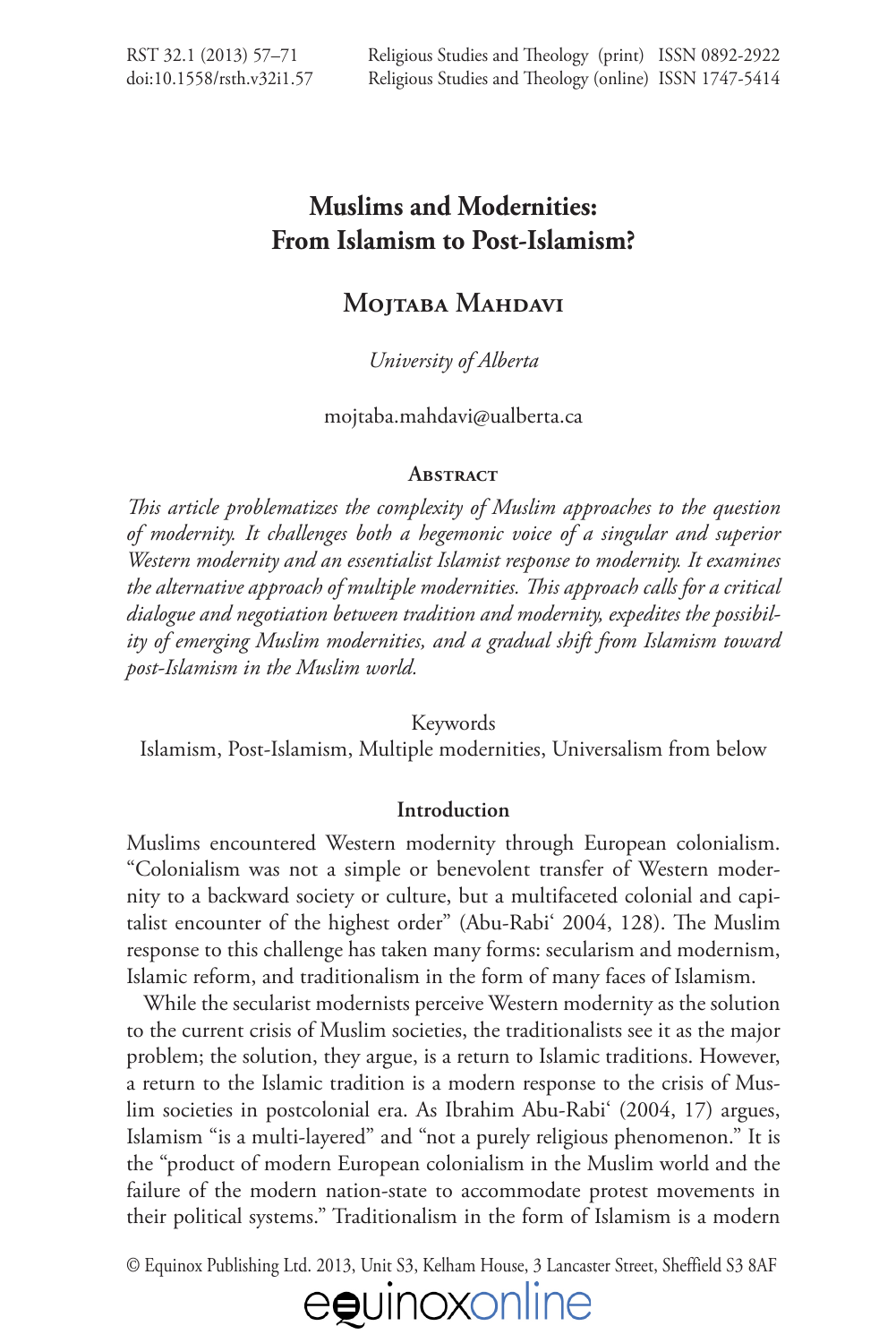phenomenon; it does not represent the tradition, it reinvents the tradition.

Interestingly, the Western Orientalists argument resonates the Islamists perception of a fundamental clash between Islam and modern notions of democracy, secularism and human rights. The classical Orientalists such as Ernest Renan and the contemporary Orientalists such as Ernest Gellner, Bernard Lewis and Samuel Huntington argue that there is a fundamental irresolvable clash of values between Islam and modernity.

The Muslim response to the question of modernity, however, was not limited to the radical modernist secularism and traditionalist Islamism. A third group of Muslims calls for an alternative approach to the question of Muslims and modernity. This approach calls for a critical dialogue and negotiation between tradition and modernity and expedites the possibility of emerging Muslim modernities. It challenges both a hegemonic voice of a singular and superior Western modernity and an essentialist Islamist response to modernity. This is an invitation to acknowledge multiple modernities, the emerging Muslim modernities, and a gradual shift from Islamism toward post-Islamism. This essay examines the complexity of Muslim approaches to modernities and sheds light on the Muslim responses to modernity in the form of Islamism and post-Islamism.

## **Islam and Modernity: Orientalism and Islamism**

#### *Orientalism*

Western Orientalism suggests that the absence of democracy and the crisis of modernity in the Muslim world is the fact of "Muslim Exceptionalism," Islamic tradition and modernity are incompatible, and the public role of Islam would ultimately result in autocracy. Modernity, rationalism, and democracy are Western in origin and uniquely suited to the Western culture. According to Ernest Gellner (1991, 2), Muslim societies are essentially different from others in that "no secularization has taken place in the world of Islam." In *Postmodernism, Reason and Religion*, Gellner (1992) argues that Islam has been exceptionally immune to the forces of secularization and modernization has actually increased this immunization. Likewise, Bernard Lewis (1990) and Samuel Huntington (1996) argue that Western culture is unique and essentially differs from other civilizations in general and Islam in particular. According to Huntington (1996, 70), while "in Islam, God is Caesar," in the West "God and Caesar, church and state, spiritual and temporal authority have been a prevailing dualism."

For Huntington (1996, 217), "the underlying problem for the West is not Islamic fundamentalism. It is Islam, a different civilization whose people are convinced of the superiority of their culture and obsessed with the inferiority of their power. According to Asef Bayat (2007, 6), three factors have con-

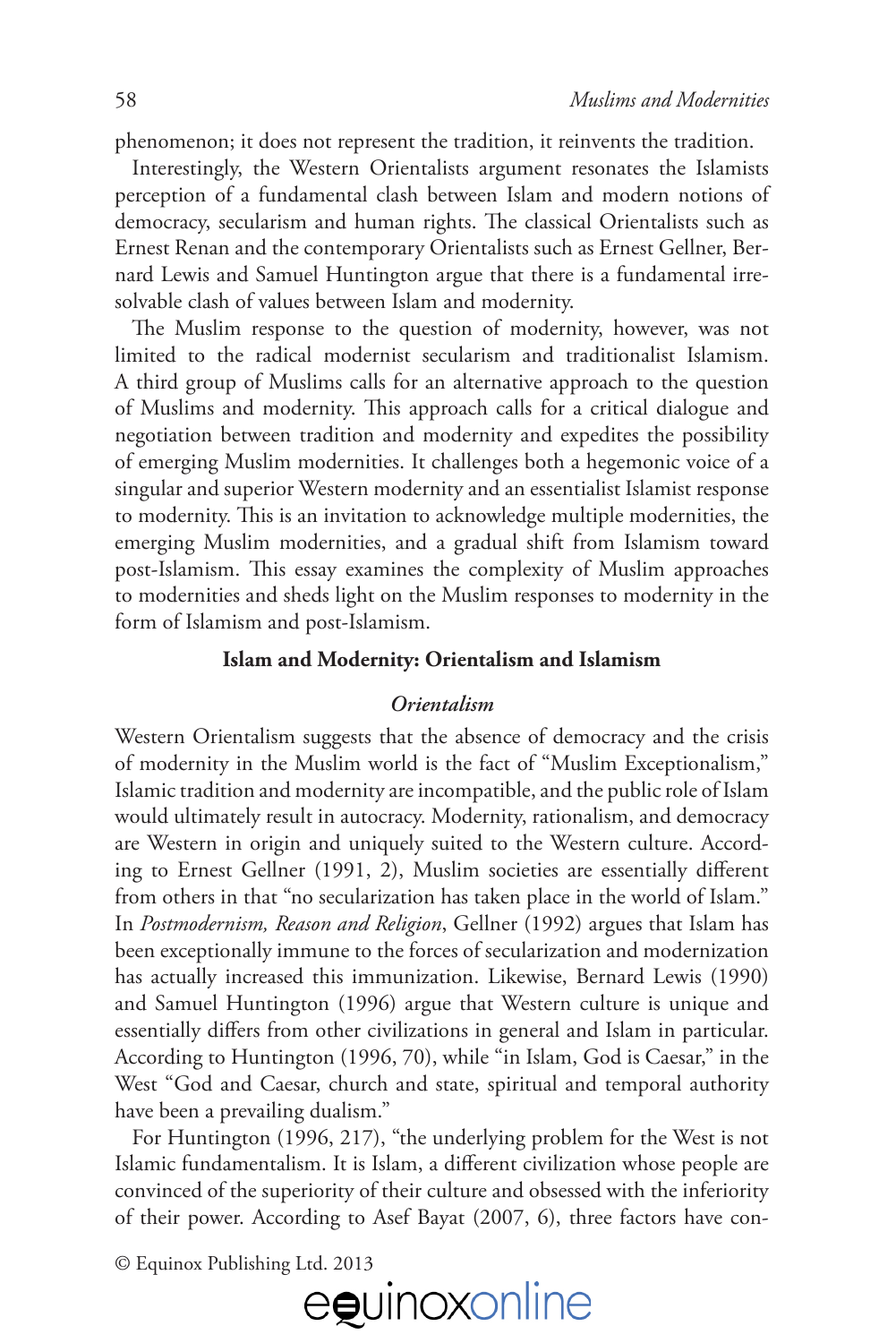tributed to the currency of such an "exceptionalist" view in the study of the Muslim countries. "The first is the continuing relevance of Orientalist/essentializing thought in the West." The second is "the persistent authoritarian rule" in the Middle East supported by the West. And the third is the emergence of "Islamist movements that have often displaced socially conservative and undemocratic dispositions." Likewise, Casanova (2001, 1050–1051) argues that for the Orientalists modernity is a "civilizational achievement of the Christian West and therefore not easily transferable to other civilizations other than through Western hegemonic imposition, or through the conversion to Western norms."

As such, it is not *Islamic fundamentalism* but the *fundamental* essence of Islam that makes it incompatible with modernity. Similarly, for Bernard Lewis (1988) the inevitable fusion of religion and state is something that historically and intellectually attach to Islam. Implicit to his argument is that "Islamic mind" and modernity are mutually exclusive. In his critique of cultural essentialism, Nasr Hamed Abu Zeid (2002) challenges this Orientalist perception: "To speak about an 'Islamic Mind' in abstraction from all constrains of geography and history, and in isolation from the social and cultural conditioning of Islamic societies, can only lead us into unrealistic, even metaphysical, speculations." Instead, we need to "look for the root of this panic reaction," meaning "the crisis of modernization and complicated relationship between the Islamic world and the West."1 Ibrahim Abu-Rabi' (2010, xvii) echoes Abu Zeid: "In many Muslim countries, hopes for a healthy process of modernization were dashed in the 1960s and 1970s." More specifically, "The petrodollars and the U.S. patronage made the post-colonial Muslim states more dependent on the global market and less on its people. It also released the forces of "puritanical Islam" and "militant Salafiyyah", which endorse violence to eliminate the "modern jahiliyyah" both at the local and global arenas. (Abu-Rabi' 2010, xvii–xviii)

# *Islamism*

"I prefer to use the term 'Islamism' rather than 'fundamentalism' or 'political Islam,'" argues Ibrahim Abu-Rabi' (2010 xxiii), because "the term 'Islamic fundamentalism' or revivalism might not be adequate to describe the social and political phenomenon that we call the Islamic movement." For Abu-Rabi' (2004, 373), "the Islamic movement is basically a social/political movement, which adopts a religious ideology with the primary aim of bringing the whole of society under the rule of the Shari'ah." Hence, "Islamic movement is primarily a social movement."

"In Edward Said's words," Abu-Rabi' (2010, ix) argues, "we need to under-



<sup>1.</sup> See Mojtaba Mahdavi, "Universalism from Below: Muslims and Democracy in Context," International Journal of Criminology and Sociological Theory 2(2), (December 2009): 276–291.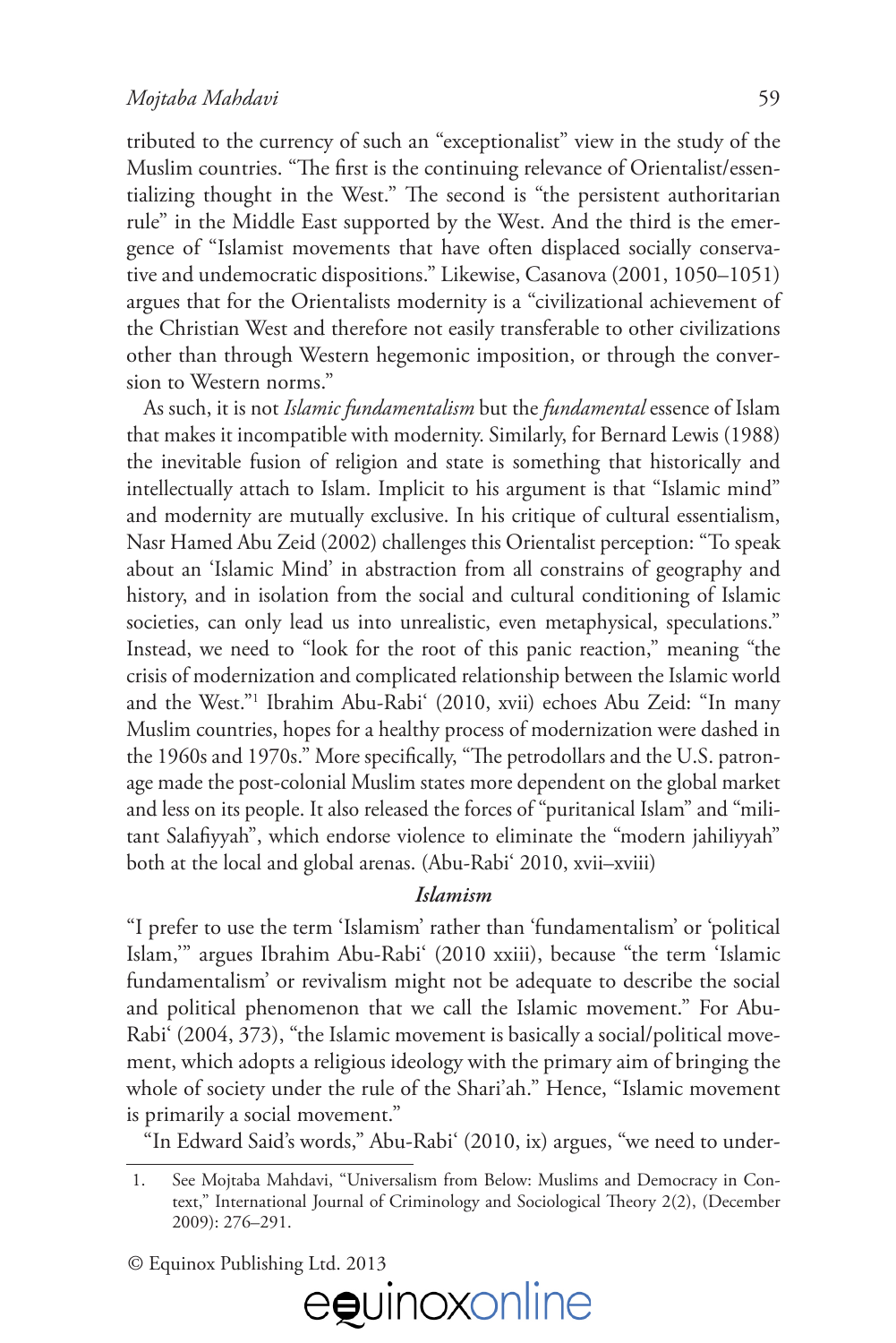stand the many 'political actualities' that the 'return to Islam' embodies." In this approach, Islamism is not a cultural and civilizational product of the Islamic tradition. Instead, "Islamism is both a social and political movement with a clear religious worldview" (2010, xxiii). It is true that "Islamism was initially established by charismatic religious leaders who, more or less, had a well-defined mission: the establishment of an Islamic state or society." (2004, 372), but, one must contextualize the Islamists call for the establishment of an Islamic state in the modern context. In doing so, Abu-Rabi' (2010, vii) echoes Susan Buck-Morss (2003, 49–50) and argues that for the "critical theorists" Islamism is "a political discourse…far more than the dogmatic fundamentalism and terrorist violence." Islamism, he argues, is also a powerful force "against the undemocratic imposition of a new world order" and "against the economic and ecological violence of neo-liberalism, the fundamental orthodoxies of which fuel the growing divide between rich and poor." Modern Islamism is "primarily the product of the modern capitalist system created by several Western powers over the past two centuries." It seeks "alternative ways of imagining and building new Arab and Muslim societies" (Abu-Rabi' 2010, ix).

Abu-Rabi' (2010, ix) challenges the Orientalist definition of Islamism:

The Islamist political imagination, contrary to Oilver Roy's argument, is not driven by the historical events of the distant past (i.e., early Islam) as much as by the events taking place in the modern world, such as the creation of the modern world system, the emergence of imperialism, and the moral and political bankruptcy of most, if not all, of the ruling elites in the postwar Arab world.

For Abu-Rabi' (2010, xx), "Islamist political imagination is not simply controlled by the paradigm of the first ancestors" (xx). He challenges Roy's (1994, 12) argument that "there is an Islamic political imagination dominated by a single paradigm: that of the first community of believers at the time of the Prophet and of the first four caliphs." For Abu-Rabi' (2010, xx), "this argument is untenable for the simple reason that there is too much that is contemporary in the Islamic movement to constitute one single paradigm, even if that paradigm was the ideal way of the Prophet and his Companions."

Moreover, Abu-Rabi' (2010, ix) quotes Immanuel Wallerstein (2003, 120– 1) to make his argument crystal clear: Islamism

is simply one variant of what has been going on everywhere in the peripheral zones of the world-system. The basic interpretation of theses events has to revolve around the historic rise of antisystemic movements, their seeming success and their political failure, the consequent disillusionment, and the search for alternative strategies.

In other words, for Abu-Rabi' (2010, xi) Islamism must be examined "in

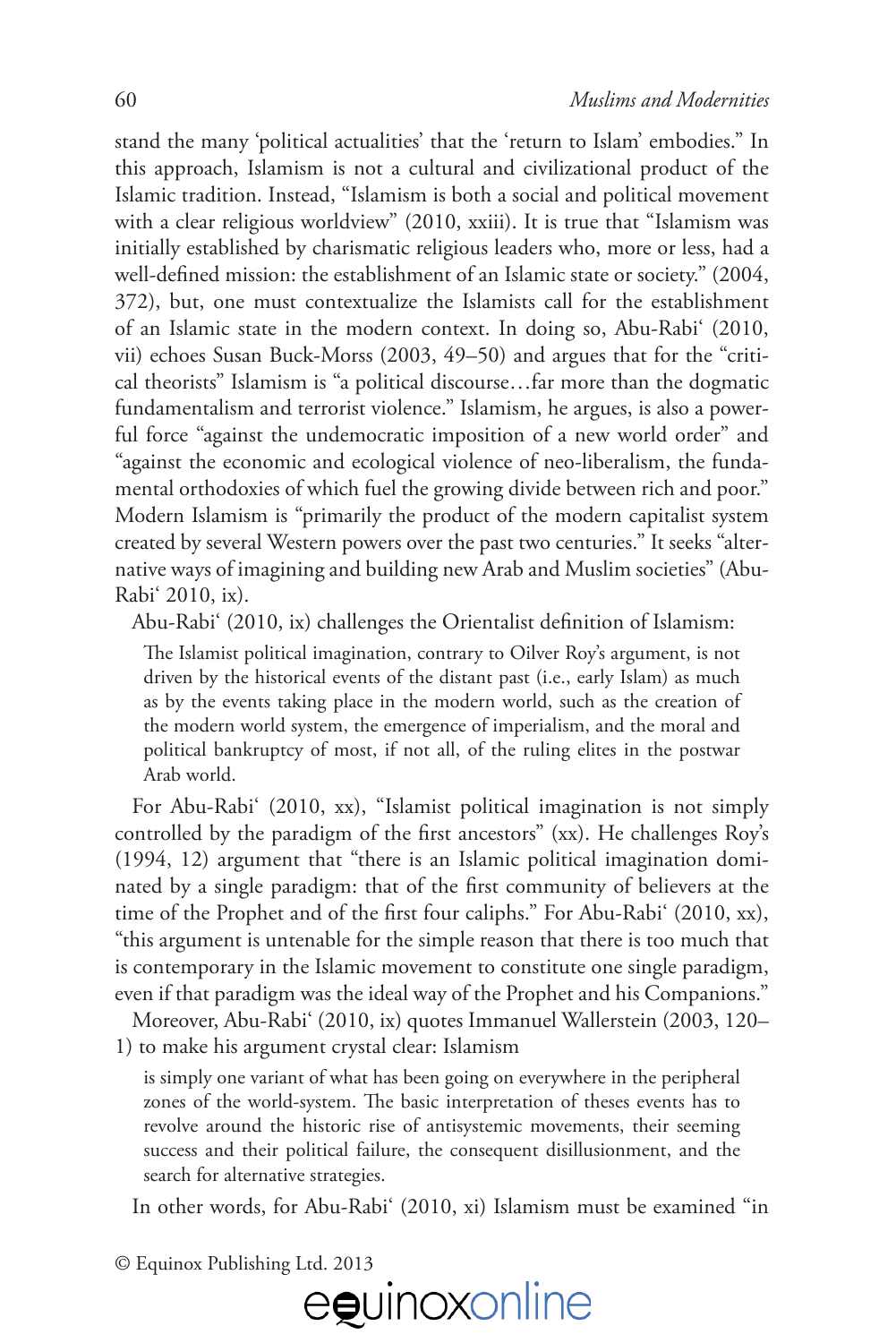## *Mojtaba Mahdavi* 61

the context of the massive social, economic, political, and structural transformations initiated by modernity since the inception of imperialism." It is a major "ideological response" to massive social and political changes in modern Muslim societies. As such,

We cannot juxtapose Islamism and modernity or argue in binary terms. Islamism in this sense is a product of modernity and its imposition on the Arab world. That is to say, its presence in the modern Muslim world has been made possible by modernity, although in the final analysis, Islamism hopes to replace modernity as an historical and philosophical system with an Islamic Weltanschauung. (Abu-Rabi' 2010, xi)

Hence, the Islamist solution is "not to re-embody an Islamic past as much as to build a modern and aggressive Islamic political and economic system that reflects Islamic ideals."  $(2010, x)$  That is why Islamism is a challenge to both the state's autocratic modernization and the "official" interpretation of the religious authorities allied with the state (2010, xviii).

Abul A'la Maududi of Pakistan, Hassan al Banna and Sayyid Qutb of Egypt and Ayatollah Khomeini of Iran are among the classic examples of modern Islamism whose Islamist alternatives are modern responses to modern problems.2 Khomeini's theory of *velayat-e faqih* (the Guardianship of Jurist), for example, is an example of an alternative Islamist vision of state and society to the Pahlavi's modern secular autocracy and the orthodoxy of the official apolitical religious establishment in pre-revolutionary Iran. He introduced and reinvented the traditional concept of the *velayat-e faqih* into the existing modern structure of state. His concept of Islamic state puts God sovereignty above and beyond the people's will.

<sup>2.</sup> According to Abu-Rabi' (2010, xiv), "Islamism is a multifaceted phenomenon." It can be categorized into three main forms of "pre-modern, modern, and contemporary." The Wahabiyyah movement (Wahhabism) is a classic case of the first, while the Ikhwan or the Muslim Brotherhood (Ikhwan) and its founding fathers, Hassan al-Banna and Sayyid Qutb are example of the second, and the Jama'ah al-Islamiyyah and Jihad of Egypt, Rashid al-Ghannoushi of Tunisia and Sayyid Muhammad Hussain Fadlallah of Lebanon are examples of the third. For Abu-Rabi' (2010, xiv), the contemporary Islamism was a response to the crisis of Arab nationalism, the collapse of Nasserism and the supremacy of security states and the conservative Arab leaders of the Persian Gulf who were supported by petrodollars and the US. But the contemporary Islamism is not monolithic and can be divided into three main streams: the first is the Muslim Brotherhood, which "opted for a truce with the security state" and at the same time called for free elections. The second stream were the *jihadists*, who embraced armed struggle to change the status quo. (xvi) The Soviet invasion of Afghanistan in 1980 and "the decade of jihad in Afghanistan" contributed to the rise of this stream (xiv-xv). The jihad in Afghanistan paved the way for the jihadist who returned to their countries to launch a jihad against their own states and/or to "launch an international movement for jihad, which is known as al-Qaeda nowadays." (xv) The third stream "represented the average Muslims, who hoped for a better life" (xvi). One could argue that it was this stream, the average and ordinary people, who played a role in the Arab Spring in 2011.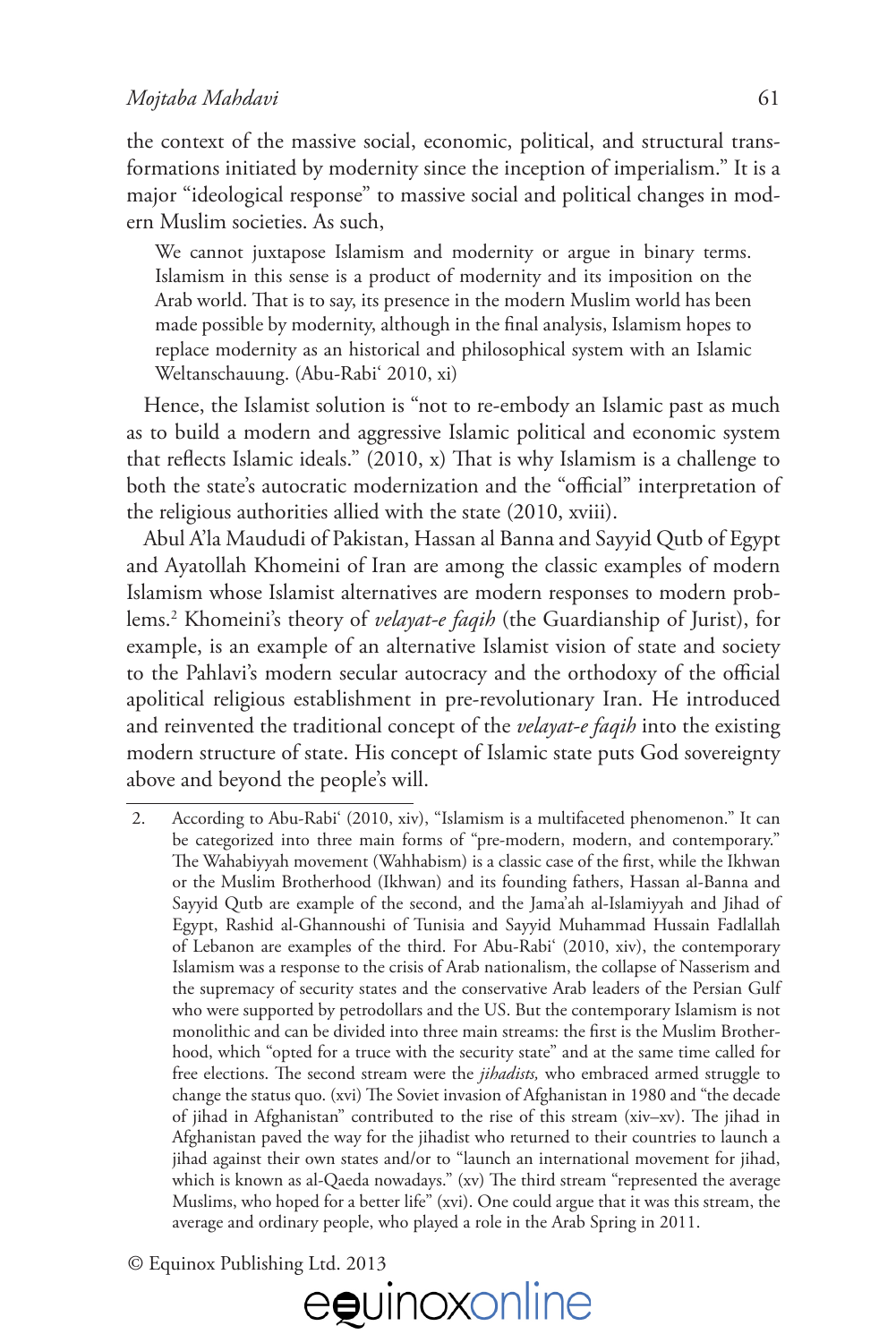In his vision of the Islamic state, "the rulers are subject to a certain set of conditions in governing and administrating the country, conditions that are set forth in the Noble Quran and the *Sunnah* of the Most Noble Messenger" (Khomeini 1981, 55). Similarly, Ali Khamenei (2002), Khomeini's successor, describes the exclusive merits of the Islamic state: When the 12th Shiite *imam* known as *Mahdi* return from his occultation, he argues, he will rely on the pious to lay the foundation for a universally popular government; "but this popular government is *totally di"erent* from the governments that claim to be popular and democratic in today's world... The world's democracies are based on propaganda, whereas the democracy of the Lord of the Age, [*imam* Madhi] religious democracy, is totally different." In reality, however, what makes this polity different from the world's democracies is that the political power in the form of the *velayat-e faqih* belongs to a male clerical Muslim jurist (*faqih*). The scope of people's rights and the degree of people's inclusion are subject to the interpretation of the *faqih*. The nature of people's sovereignty remains ambiguous and instrumental in the hands of political authorities. Islamist vision of politics and state is therefore essentializes Muslim culture and traditions; it echoes the Orientalist stereotype of "Islamic Exceptionalism." Although different in power relations, both Orientalist and Islamist discourses advocate cultural essentialism. These particularist approaches undermine the possibility of a modern democratic Muslim society and polity (Mahdavi 2009).

### **Multiple Modernities and Universalism from below**

The world of cultural essentialism is small, but not always small is beautiful (Booth 1999,  $5-7$ ). The world of monist hegemonic universalism is big, but not always big is the better; it is big but not inclusive enough to appreciate diversity. The third alternative is a bottom-up, minimum, inclusive universalism (Mahdavi 2009). This approach promotes multiple modernities. It is a "politics of I-that is-an- other," meaning "the universal 'I' totally embraces the universal 'an other'" (Booth 1999, 57–65). It suggests that there are several different moral lives and yet they "can be judged on the basis of a universally valid body of values." Values can be "combined in several equally valid ways" and cannot be "hierarchically graded." In other words, there are universal values that constitute "irreducible minimum" and once "a society meets these basic principles; it is free to organize its way of life as it considers proper" (Parekh 1999, 131–143).

Universalism from below is a result of open and un-coerced cross-cultural dialogues between and within various moral values. We need to appreciate other forms of rationality and advocate true dialogue among equal moral values. Such an inclusive and non-hegemonic universalism, Michael Walzer  $(1994, 7–9)$  argues, is a reflection of the character of human society: it is

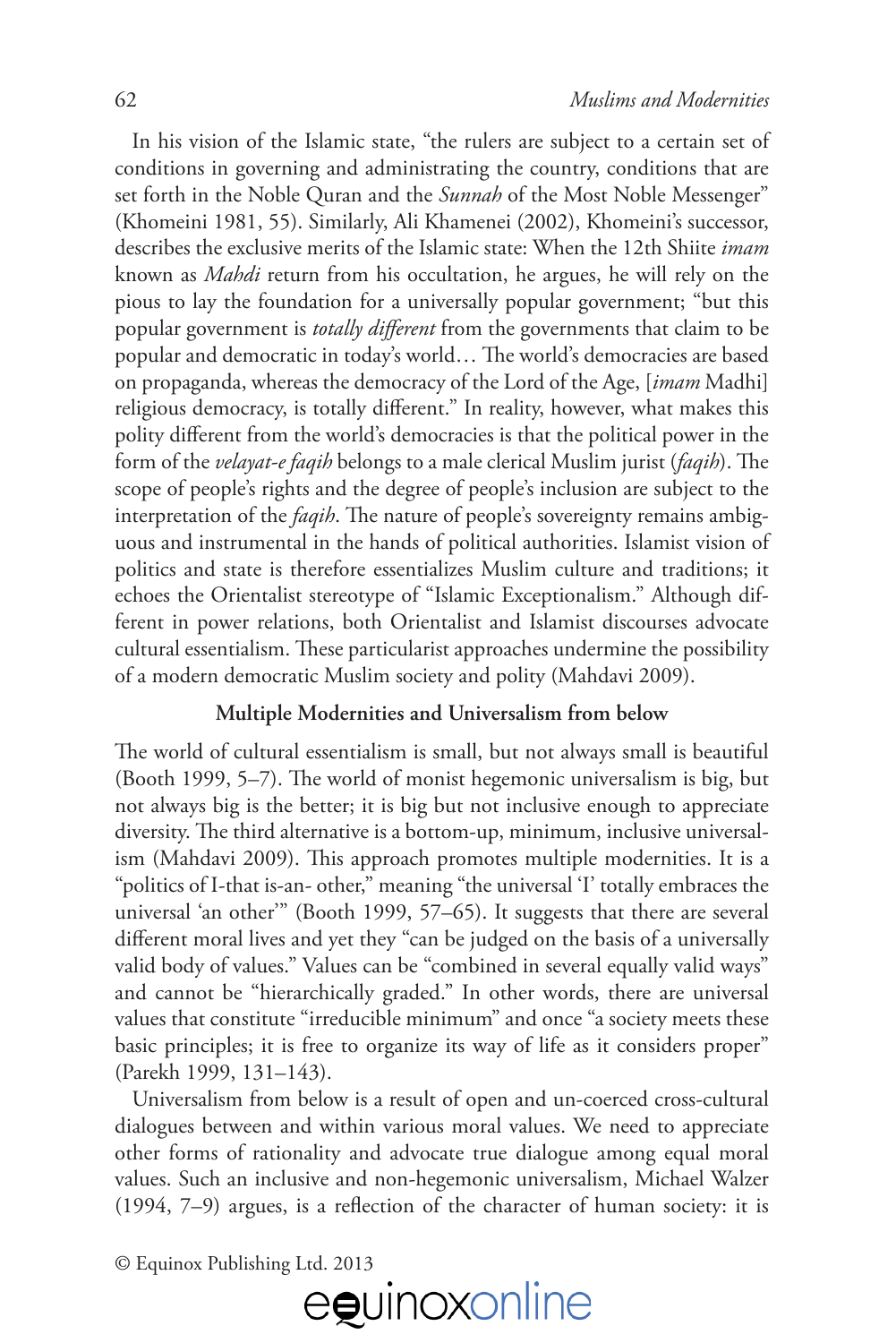universal because it is about humans; and it is particular because it is about society. In other words, "it is every one's morality because it is no one's in particular; subjective interests and cultural expression have been avoided or cut away." Walzer (xi, 6) invites us to read George Orwell's analogy to make sense of his argument: "There is a thin man inside every fat man," George Orwell once wrote. In the same way, "there are the making of a thin and universalist morality inside every thick and particularistic morality."

This "thinness does not describe a morality that is substantively minor or emotionally shallow. The opposite is more likely true: this is morality close to the bone." It implies that an "inevitable dialectical" interplay between the relatively thin universal values and the thick particular society. The inclusive and grassroots universalism, in sum, suggests that "the other is an alien: an other is all of us" (Booth 1999, 31).

Universalism from below is an alternative third way to the question of Muslims and modernities. This alternative path, to use Fred Dallmayr's (2002, 97) words, "acknowledges the beneficial or emancipating dimensions of modernity while refusing to canonize its defects." Likewise, Charles Taylor (1992, 11, 22–23) differentiates between wholesale advocates and radical opponents of modernity—"boosters" and "knockers" of modernity, respectively. Taylor's alternative third path is not a "half-hearted" compromise favoring a "simple trade-off" between the advantages and costs of various aspects of modernity, but "to renew serious reflection on the meaning of modernity and its possible future directions."

Modernity is a complex and dynamic relationship between polity, society, economy and culture, and each society has a different institutional and intellectual configuration. Each society moves along different path towards modernity and represents different versions of modernity. In Charles Taylor's (1999, 16–19) words, we must appreciate "multiple modernities." While *alternatives to modernity* and democracy are risky and perilous, *alternative modernities* and democracies are constructive and useful. Universalism from below is the combination of universalism and politics of difference. "The two are not necessarily incompatible, though their simultaneous success is bound to pluralize democracy in a radical way. It will produce a number of different "roads" to modernity and democracy and a variety of modernities and democracies "at the end of the road" (Walzer 1994, ix).<sup>3</sup>

#### **Muslims and Modernities: Beyond the false binary of Islam-Modernity**

The great political achievement of modernity, Fred Dallmayr (2002, 95–96) argues, is dis-aggregation of traditional holistic worldviews and decentralization of power structures monopolized by privileged traditional elites.

<sup>©</sup> Equinox Publishing Ltd. 2013



<sup>3.</sup> See Mahdavi, "Universalism from Below."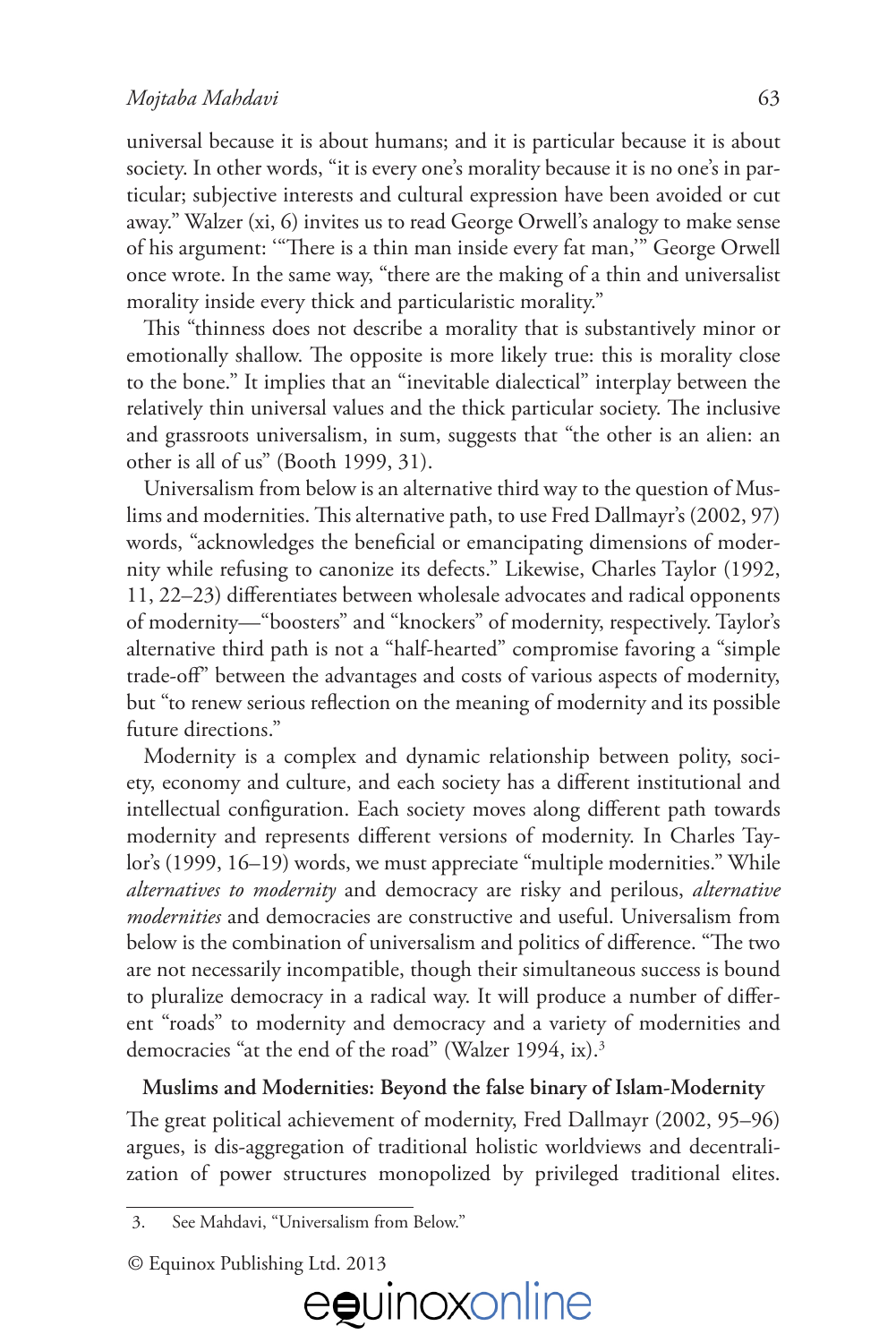The major shortcoming of modernity, however, may actually be a corollary of its primary achievement: radical disenchantment and dis-aggregation or division of domains. The solution to this problem, Dallmayr reminds us, is not to repeat what has been already experienced in the past: nostalgia for ancient forms of spirituality, political abuse of tradition, "the concentration of power in a few hands, the collusion of political and religious domination, and the exclusion of women and marginalized classes from the public sphere." The solution is a third alternative, which at once "resists the lure both of totalizing synthesis and radical segregation or mutual negation." Tradition and modernity are not holistic sacred concepts; they are unfinished projects. A successful completion of these projects relies on the active participation of the people. It is the people who should ultimately decide how much religion could/should play a role in public sphere, given the prevailing socio-cultural and historical context. This approach challenges both determinism of cultural essentialism and hegemonic universalism of colonial modernity.

The question, as Asef Bayat  $(2007, 10)$  points out, is not whether Islam is or is not compatible with modernity and democracy, "but rather under what conditions Muslims can *make* them compatible." There is nothing essentially and inherently autocratic or democratic in Islam; it is the people, socio-political agents, who determine the nature of their polity. In the end, "religion is expressed by means of human ideas, symbols, feelings, practices, and organizations" (Beckford 2003, 2). Moreover, Muslim societies are not peculiar or unique in their religiosity; they should not be measured by "the 'exceptionalist' yardstick of which religio-centrism is the central core" (Bayat 2007, 6). Muslim societies hold hybrid identities, which include various degrees of religious affiliation, national cultures, socio-economic structure, historical experiences, and political settings. In short, the essentialist, scripturalist, ahistorical approach to the study of Muslim society and politics is misleading. The question of Islam and democracy is not "as much the question of texts as the balance of power" (Bayat 2007, 13).

In their empirical study, Norris and Inglehart (2004, 154–155) demonstrate that "when political attitudes are compared far from a clash of values, there is a minimal difference between the Muslim world and the West" and they are "similar in their positive orientation toward democratic ideals." More importantly, "support for democracy is surprisingly widespread among Islamic publics, even among those who live in authoritarian societies." The empirical evidence, as Norris and Inglehart argue, urges "strong caution in generalizing from the type of regime to the state of public opinion." Authoritarian politics, Islamist or otherwise, do not represent the state of Muslims' public opinion (Mahdavi 2009).

"There is nothing specifically 'Islamic," argues Fred Halliday (1996, 116),

© Equinox Publishing Ltd. 2013

# eguinoxonline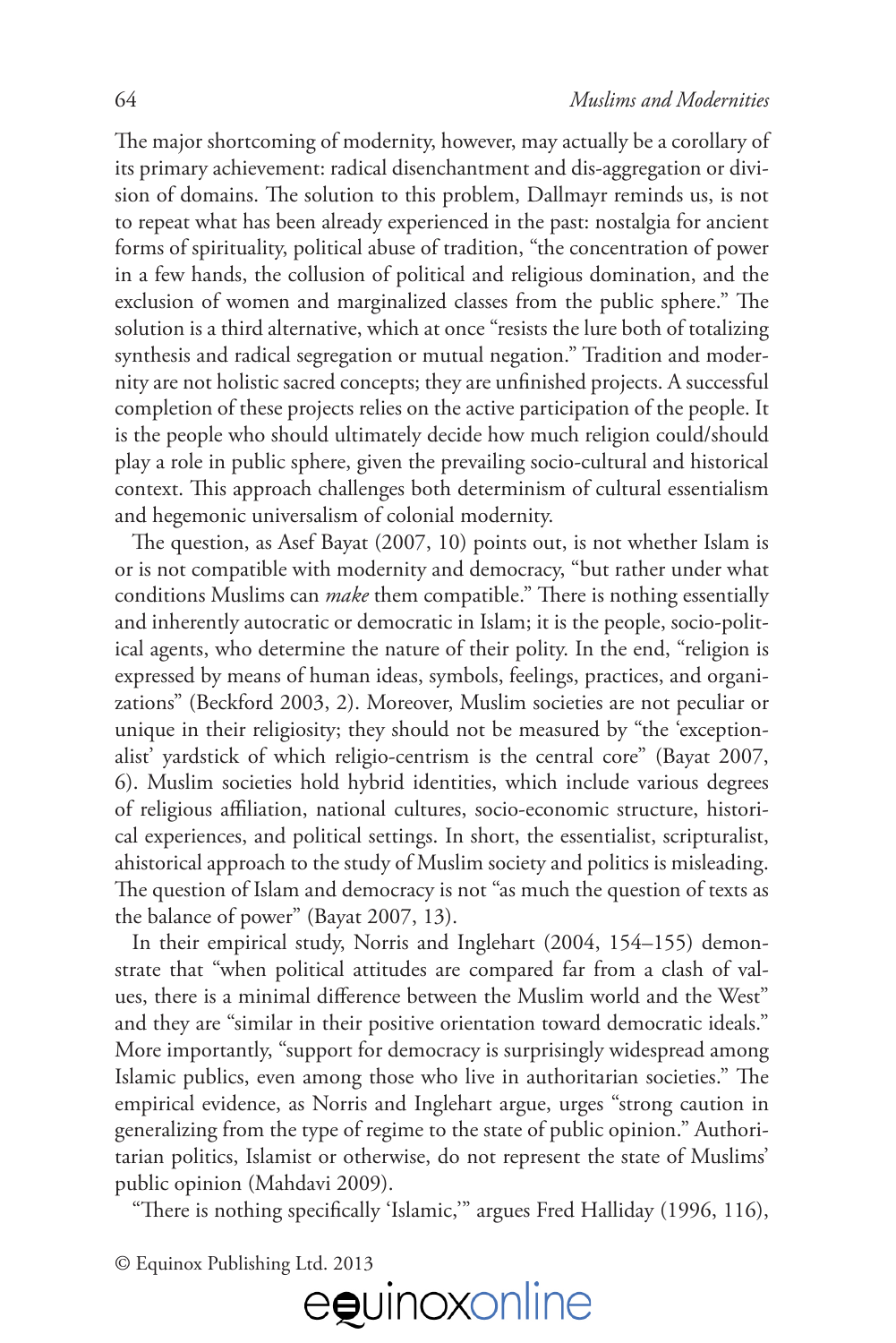#### *Mojtaba Mahdavi* 65

which hinders democratic polity in the Muslim societies; though some of these obstacles "tend to be legitimized in terms of Islamic doctrine." Any argument about incompatibility or compatibility between Islam and democracy adopts "the false premise that there is one true, traditionally established 'Islamic' answer to the question, and this timeless 'Islam' rules social and political practices. There is no such answer and no such 'Islam'." For Halliday  $(1994, 96)$ , Islam is so broad that "it is possible to catch almost any fish one wants. It is, like all the great religions, a reservoir of values, symbols and ideas from which it is possible to derive a contemporary politics and social code: the answer as to why this or that interpretation was put upon Islam resides therefore, not in the religion and its text itself, but in the contemporary needs of those articulating Islamic politics."

Both Western Orientalists and Islamists, to use Talal Asad's (1997, 190– 191) remarkable insight, share "the idea that Islam was originally—and therefore essentially—a theocratic state;" but, for the Islamists "this history constituted the betrayal of a sacred ideal that Muslims are required as believers to restore;" and for the Orientalists "it defines a schizophrenic compromise that has always prevented a progressive reform of Islam." The reality, however, is that the Islamic state is not so much product of some Islamic essence as "it is the product of modern politics and the modernizing state."4

In sum, three discourses of Western hegemonic universalism, Orientalism and Islamism present a false dichotomy of Islam and modernity. These discourses reduce the complex picture of Muslim societies into a simple and naïve binary of the clash of civilizations. They single out and essentialize both Islam and modernity; ignore many faces of Islam and modernity; and undermine diversity and plurality of Muslims, Islams, and modernities. We must acknowledge that Western modernity is an amalgamation of colonialism and democracy. We need also to delink modernity from its historical experience of Western modernity, and welcome and facilitate the rise of multiple modernities. The emerging post-Islamist social and intellectual movements in the Muslim World have already contributed to the rise of multiple modernities. Post-Islamism contests Orientalism, hegemonic universalism and Islamism. It challenges, to use Charles Taylor's words, "boosters" and "knockers" of modernity. It acknowledges two opposing faces of Western modernity, i.e. domination and emancipation, colonialism and democracy, genocide and human rights. It also rejects cultural essentialism and the nativist discourse of Islamism. Moreover, post-Islamism challenges the authenticity, possibility and the religious foundations of the Islamic state.

eguinoxonline

<sup>4.</sup> See Mahdavi, "Universalism from Below."

<sup>©</sup> Equinox Publishing Ltd. 2013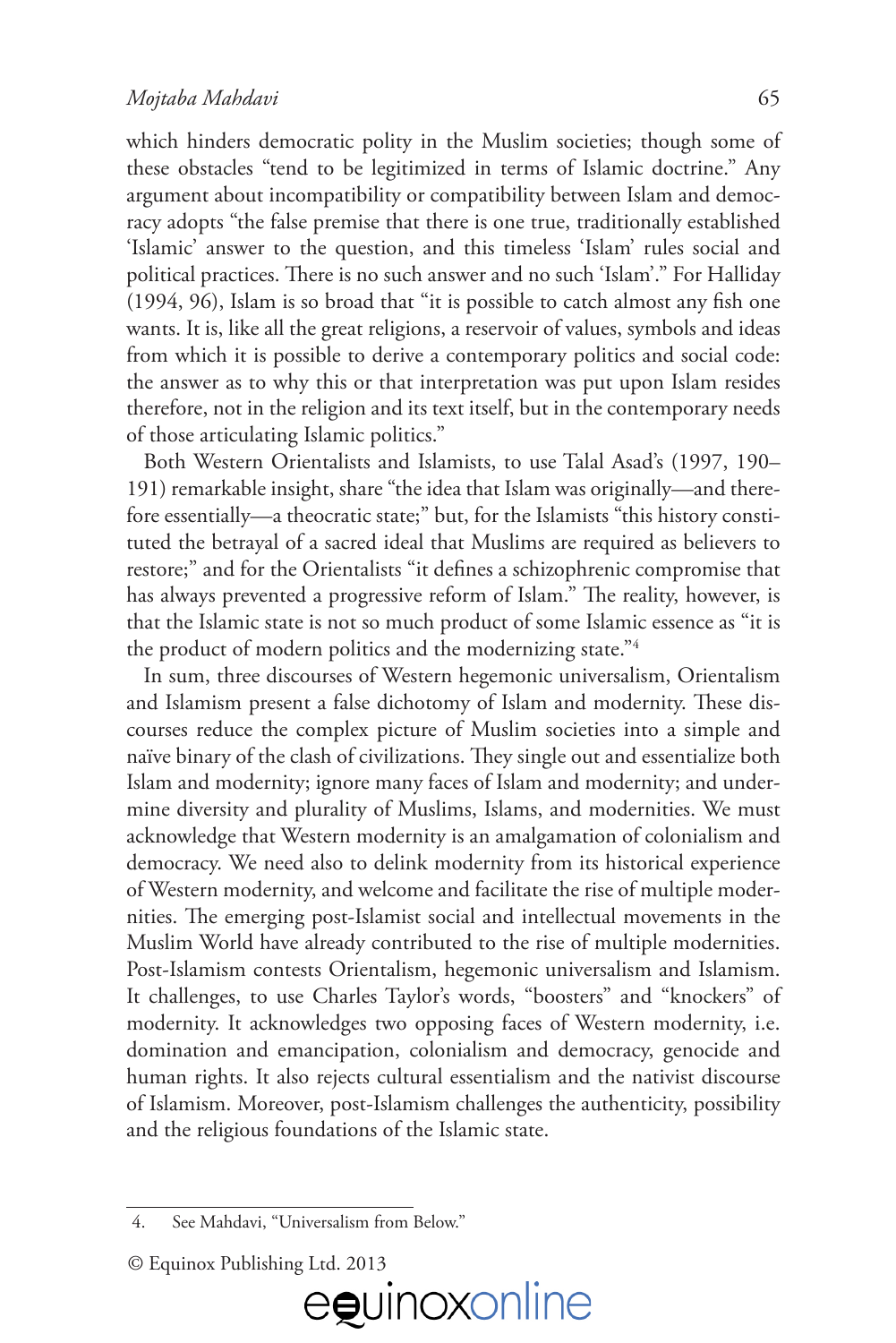For Asef Bayat (2007 and 2013), post-Islamism "represents both a *condition* and a *project*." It refers to a *condition* where Islamism "becomes compelled, both by its own internal contradictions and by societal pressure, to reinvent itself." It is also a *project*, "a conscious attempt to conceptualize and strategize the rationale and modalities of transcending Islamism in social, political, and intellectual domains." Post-Islamism signifies the impact of secular exigencies on a religious discourse.5 Post-Islamism has been used as historical and analytical categories in reference to diverse politico-intellectual and social trends such as the Centre Party/*Hizb al- Wasat* and the younger generation of the *Ikhwan al-Muslimeen*/Muslim Brotherhood in Egypt, the Justice and Development Party (AKP) in Turkey, civil Islam in Indonesia, Imran Khan's Movement for Justice/*Tehreek-e-Insaf* in Pakistan, the *Hizb al-Nahda*/Renaissance Party of Tunisia, and various forms of Muslim reformist trends in postrevolutionary Iran (Mahdavi 2011).

Post-Islamism is a radical call for a critical dialogue between sacred and secular, faith and freedom, revelation and reason, tradition and modernity, religiosity and rights, and local and global paradigms. As Bayat (2007, 2013) argues, the post- Islamist discourse is neither anti-Islamic nor un-Islamic. Nonetheless, in the post-Islamist discourse, Islam is neither *the* solution nor *the* problem. Like Islamism, it encourages the public role of religion in civil society and political society. However, unlike Islamism, it challenges the concept and legitimacy of *Islamic state*. The state is a *secular* entity and cannot be Islamized (Mahdavi 2011). Islamic state in theory is an oxymoron; it is, to use Wael Hallaq's (2013) concept, "the impossible state." Islamic state, as Abdullahi An-Na'im (2008) argues, is a modern postcolonial invention. Islamic state is a secular entity ruled by Islamist elites who act and speak on behalf of their human interpretation of Islam. They may act in accordance with semi/quasi democratic or authoritarian principles. The fact remains is that political leaders, not abstract dogmas, speak or act for the state. The concept of Islamic state, in sum, marks a distinction between post- Islamism and Islamism (Mahdavi 2011). An-Na'im's (2008, 267) words probably best represents the intellectual basis of post-Islamist discourse: "Instead of sharp dichotomies between religion and secularism that relegate Islam to the purely personal and private domain, I call for balancing the two by separating Islam from the state and regulating the role of religion in politics."

<sup>©</sup> Equinox Publishing Ltd. 2013



<sup>5.</sup> !e historical roots of post-Islamism can be traced back to the nineteenth century. For example, Ali Abd al-Raziq (1888–1966) in his classic book *Islam and the Foundations of*  Power (1925), argued that the Quran does not offer any system of government and the post-Prophet political systems had no basis in Islamic *#qh* (jurisprudence); they were expedient tyrannical structures adopted by the Arab oligarchies (Mahdavi 2011).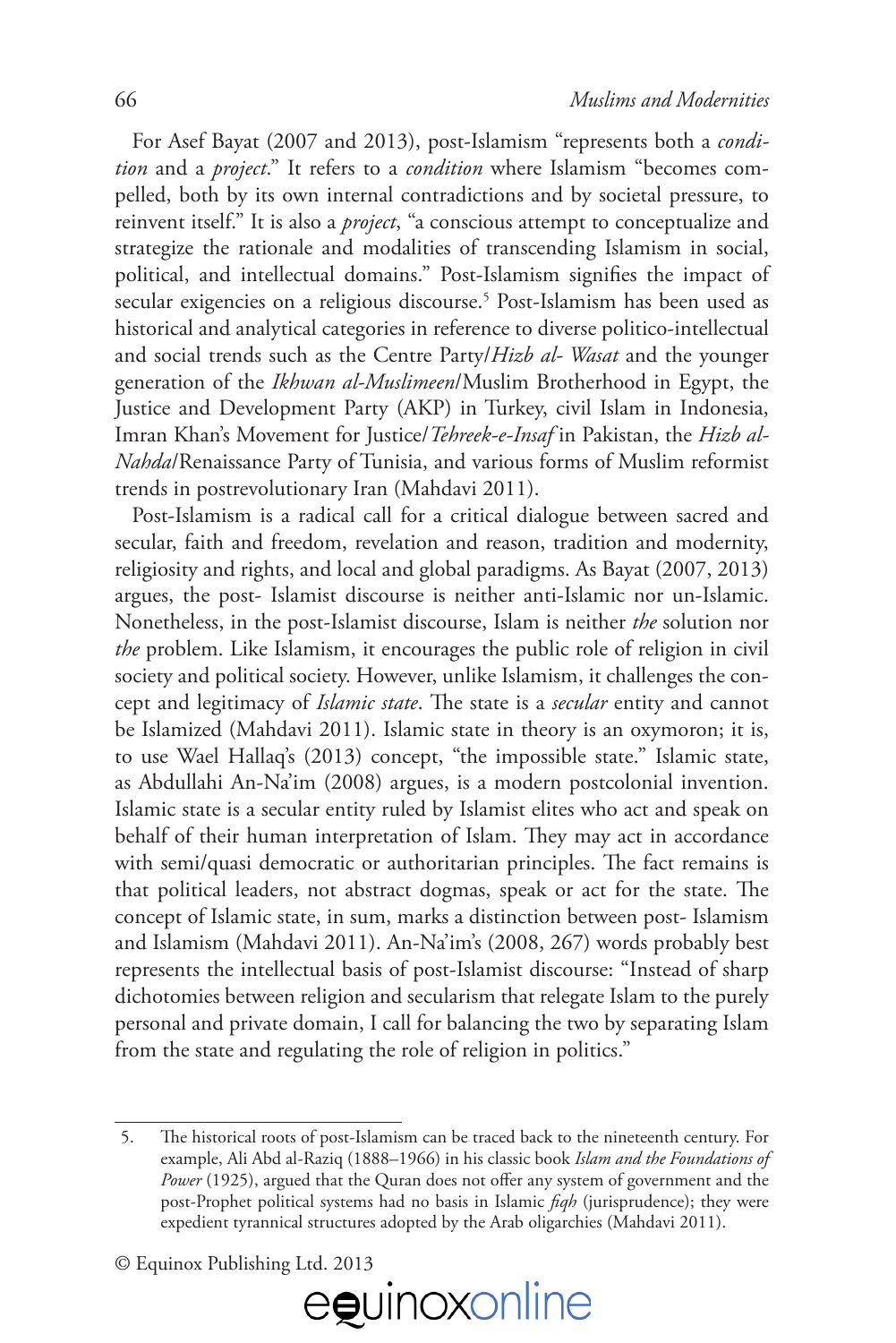## **Conclusion: From Islamism to Post-Islamism?**

In this essay we have argued that the relations between tradition and modernity, local and global paradigms, and religion and democracy are not simple relations of mutual exclusion. Neither the hegemonic Western universalism nor cultural essentialism of Islamism captures the complexity of Muslim societies. The challenge is to find a theoretical stance that is equally free from the self-congratulating arrogance of the hegemonic universal West and the selfmisleading illusion of the Islamist particular paradigm (Mahdavi 2009). Such an alternative approach is a call for a grassroots and homegrown universalism from below to materialize Muslim modernities and Muslim democracies. The emerging post-Islamist trends in the Muslim world may contribute to the alternative path.

The Arab Spring and Iran's pro-democracy Green Movement symbolize a post-Islamist turn in the Muslim world. There was no clear demand for a "religious government" during the mass uprisings in the Middle East and North Africa in 2011. Neither the Muslim Brotherhood of Egypt, nor the *Hizb al-Nahda*/Renaissance Party of Tunisia sought to establish an "Islamic state." The Muslim Brotherhood in Egypt, or its sponsored political arm, i.e. *Hizb al-Hurriya wal-Adala*/the Freedom and Justice Party, and the *al-Nahda* Party in Tunisia did not seek to replicate an Islamic state modeled after Ayatollah Khomeini's doctrine of *velayat-e faqih* in postrevolutionary Iran. Indeed the Freedom and Justice Party explicitly stated it does not wish to implement a theocracy, which is characterized by a "government of the clergy or by divine right" (Freedom and Justice Party 2011). The same however, cannot be said of the *al-Nour party* in Egypt—the political arm of *Al-Dawa Al-Sala#yya*—and the *Sala#* movement in general. Nonetheless, the *Sala#* organization does not represent the real picture of the Arab Spring. Most importantly, popular slogans in the Arab streets were human dignity, rights, liberty, and social justice, not Islamic state. The popular mode, however, was not anti-religion; the Arab Spring, "dearly upholds religion" (Bayat 2013, 260). The Arab Spring does not reject the public role of religion; it challenges the false dichotomy of religion and secularism. It transcends the religious-secular divide to a social movement against authoritarianism and in the service of democratization. It demonstrates a shift from Islamism to post-Islamism because it highlights the citizens' rights, which taps into issues of minority rights, issues of gender and issues surrounding religious freedom.

While Islamism is more concerned with a fulfilling of duties and responsibilities to the divine state, post-Islamism seeks to merge and marriage *rights* with *duties* of all citizens. The al-Nadha statements contain numerous "buzz phrases" such as the need for a "thriving democracy with mutual respect", the desire for a "culture of moderation," the guarantee of "equality for all citi-

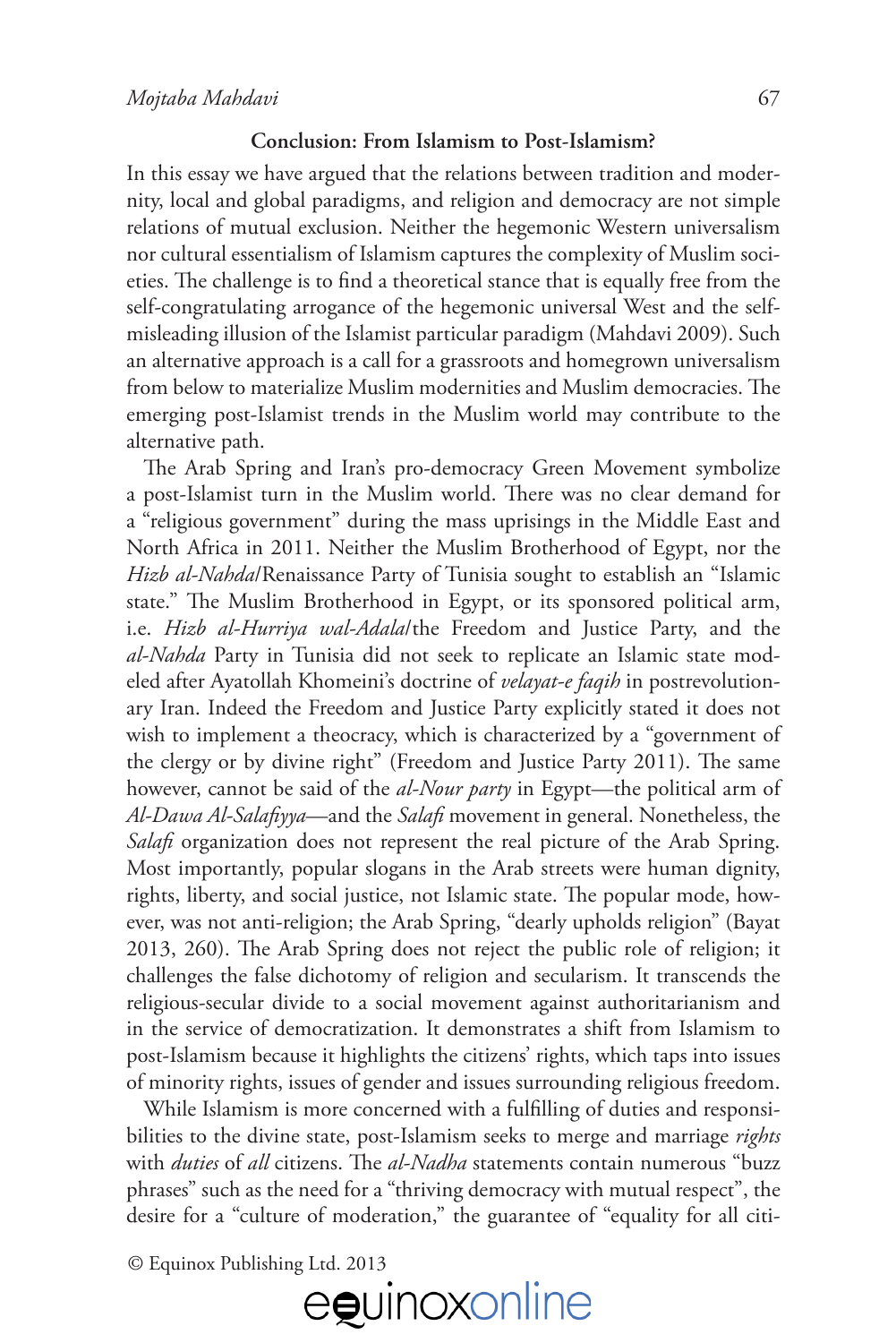zens" and the "affirmation of political pluralism" (Ennahda 2011). Moreover, statements of the Freedom and Justice Party highlights its attitudes towards freedom of religion, "rejecting sectarian strife" and recognizing importance of allowing Christians to build churches (Freedom and Justice Party 2011). As is revealed alongside similar statements however, "*Shari'a* law remains the frame of reference" (Freedom and Justice Party 2011).

Although, there are legitimate concerns about the practice of the Muslim Brotherhood in post-revolutionary Egypt,<sup>6</sup> the *al-Nahda* Party has shown its genuine desire for democracy. It has implemented reforms where religion and democracy should "respect but not violate on each other's rights" (Brody-Barre 2013, 214). The *al-Nahda* "rejected a Khomeini type revolution and viewed a civil and democratic state as compatible with the spirit of Islam" (Bayat 2013, 261). Moreover, both Rachid al-Ghannouchi and the Prime Minister Hamadi Jebali of the *al-Nahda* Party used the concept of *dowla madaniyah*/civil state, instead of *almaniyah*/secularism (which carries antireligious baggage) to distance the post-revolutionary Tunisian state from a religious state (Stepan 2012, 94–97)*.* It is also worth noting that al-Ghannouchi, the head of the *al-Nahda*, and Moncef Marzouki, a secular minded human right activist, have been able to work together in the postrevolutionary Tunisia. Muslim democrats often point to the key Quranic concepts of *showra*/consultation, *ijma'*/consensus and *adala*/justice to support democracy. Rachid al-Ghannouchi explicility argues "his party should embrace the historic specificity that Tunisia for more than sixty years has had the Arab World's most progressive and women-friendly family code." (Stepan 2012, 94–97) This perhaps shown by the *al-Nahda*'s inclusion of women into the constituent assembly (Chrisafis 2011).

Post-Islamism can be labeled to a vast amount of different socio-political positions, some arguably more democratic than others. Post-Islamism remains a broad and multifaceted movement. The Muslim Brotherhood denounces theocracy but remains socially conservative. Their stance on women is a case in point. The *Hizb al-Wasat*/Center Party, which speaks clearly of equality of religion and equality for women and men is a clear example of more progres-

<sup>6.</sup> See, for example, the Muslim Brotherhood's response to the "End Violence to Women" campaign. The campaign, initiated by the UN sought for the "elimination and prevention of all forms of violence against women and girls" (United Nations 2013). The response of the Muslim Brotherhood, was to label this initiative "misleading and deceptive" and "contradicting the principles of Islam" (Muslim Brotherhood 2013). Among some of the main issues were "granting equal rights to homosexuals", "full equality in marriage legislation", "cancelling the need for husband's consent with regards to travel and work" and "granting rights to adulterous wives and illegitimate sons" (Muslim Brotherhood 2013). Such statements from the Muslim Brotherhood raised serious concern among the public, which did not represent the egalitarian principles that initially inspired the Arab Spring/revolutions.

<sup>©</sup> Equinox Publishing Ltd. 2013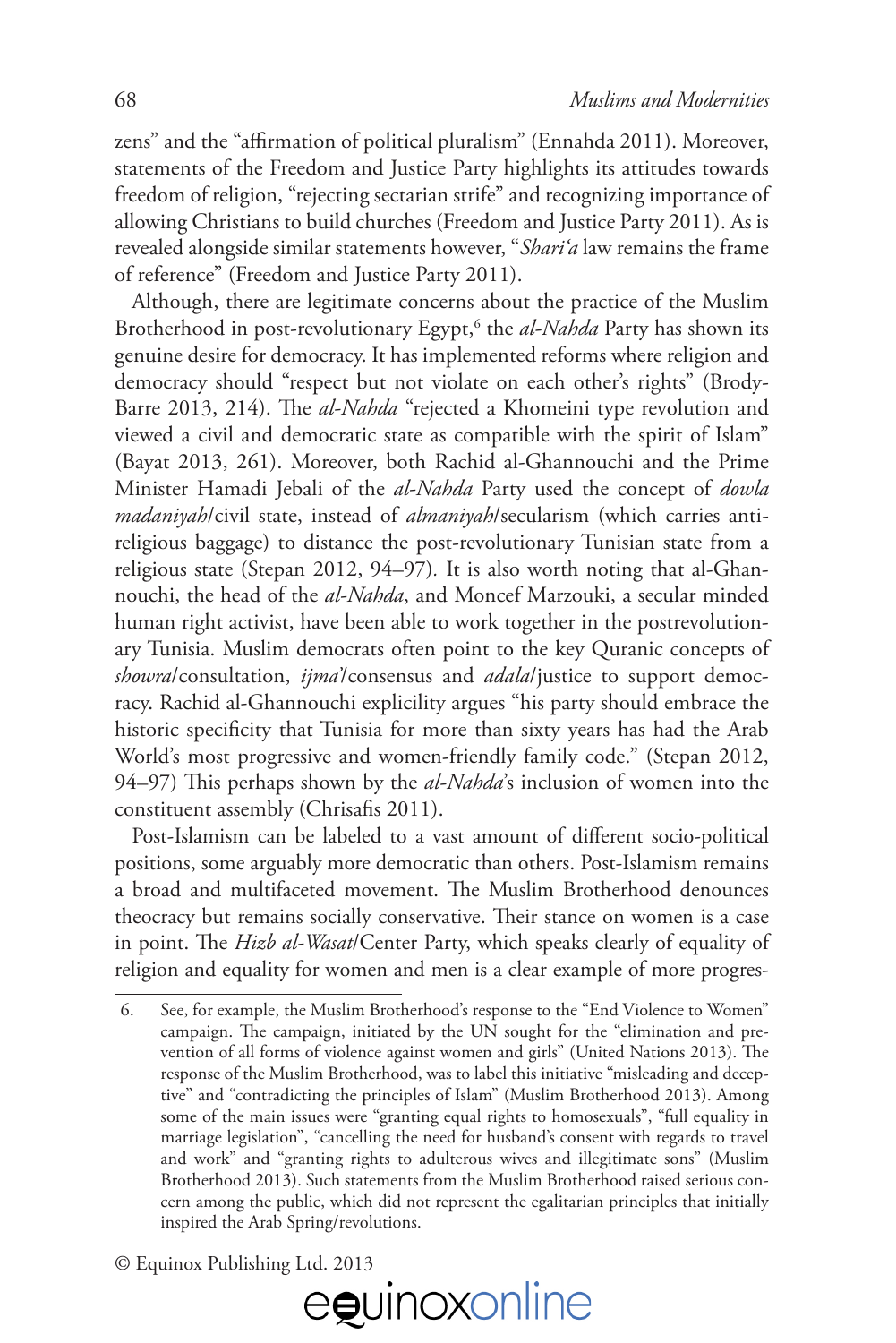sive trend within a post-Islamist turn in Egypt (*al-Wasat* 2011). Similarly, the *al-Nahda* Party has demonstrated its commitment to a post-Islamist transformation in the contemporary Muslim societies. The same applies to a group of post-Islamist thinkers and activists in post-revolutionary Iran (Mahdavi 2011).

The success of the post- Islamist turn, in sum, depends in part on a critical dialogue and mutual understanding between various forms of religious and secular citizens. Let us remember that neither the French *laïcité* nor a complete separation of religion and state is required for democracy. What is needed for both democracy and religion to flourish is "a significant degree of institutional differentiation between religion and the state." More specifically, what is needed is the "twin tolerations" that is "religious authorities do not control democratic officials who are acting constitutionally, while democratic o%cials do not control religion so long as religious actors respect other citizens' rights" (Stepan and Linz 2013, 17).

The following words from an open letter capture the core of this argument: On 21 December 2012, a group of Iranian Muslim dissents wrote an open letter to the leaders of postrevolutionary Egypt, warning them not to repeat "the bitter experience of the Islamic Republic of Iran" (Bazargan et.al, 2012). The main message of the letter is that "those who truly love freedom and care about religion" do not "advice the separation of religion and politics" but are deeply worried and concerned about the fusion of "religious institutions and the state."

## **References**

- Abu-Rabi', Ibrahim. 2004. *Contemporary Arab !ought: Studies in Post-1967 Arab Intellectual History*. London: Pluto Press.
	- ———, ed. 2010. *!e Contemporary Arab Reader on Political Islam*. London & Edmonton: Pluto Press & The University of Alberta Press.
- Abu Zeid, Nasr Hamed. 2002. "Heaven, Which Way?" *ALAhram* 12–18 (September).
- Al-Razeq, Ali-Abd. 1983. "The Caliphate as a political Institution." In *Contemporary Arab Political !ought*, edited by Anouar Abdel-Malek. London: Zed.
- Al-Wasat Party (2011). *FAQ* [online]. [Accessed 02/05/13]. Available from: [http://](http://www.alwasatparty.com/questions.php) [www.alwasatparty.com/questions.php](http://www.alwasatparty.com/questions.php)
- Asad, Talal. 1997. "Europe against Islam: Islam in Europe." *!e Muslim World* 87(2): 183–195. <http://dx.doi.org/10.1111/j.1478-1913.1997.tb03293.x>
- An-Na'im, Abdullahi. 2008. *Islam and the Secular State*. Cambridge: Harvard University Press.
- Bayat, Asef. 2007. *Islam and Democracy: what is the real question*? Amsterdam: Amsterdam University Press. <http://dx.doi.org/10.5117/9789053569832>
	- –, ed. 2013. Post-Islamism: The Changing Faces of Political Islam. Oxford: Oxford University Press. [http://dx.doi.org/10.1093/acprof:o](http://dx.doi.org/10.1093/acprof:oso/9780199766062.001.0001) [so/9780199766062.001.0001](http://dx.doi.org/10.1093/acprof:oso/9780199766062.001.0001)

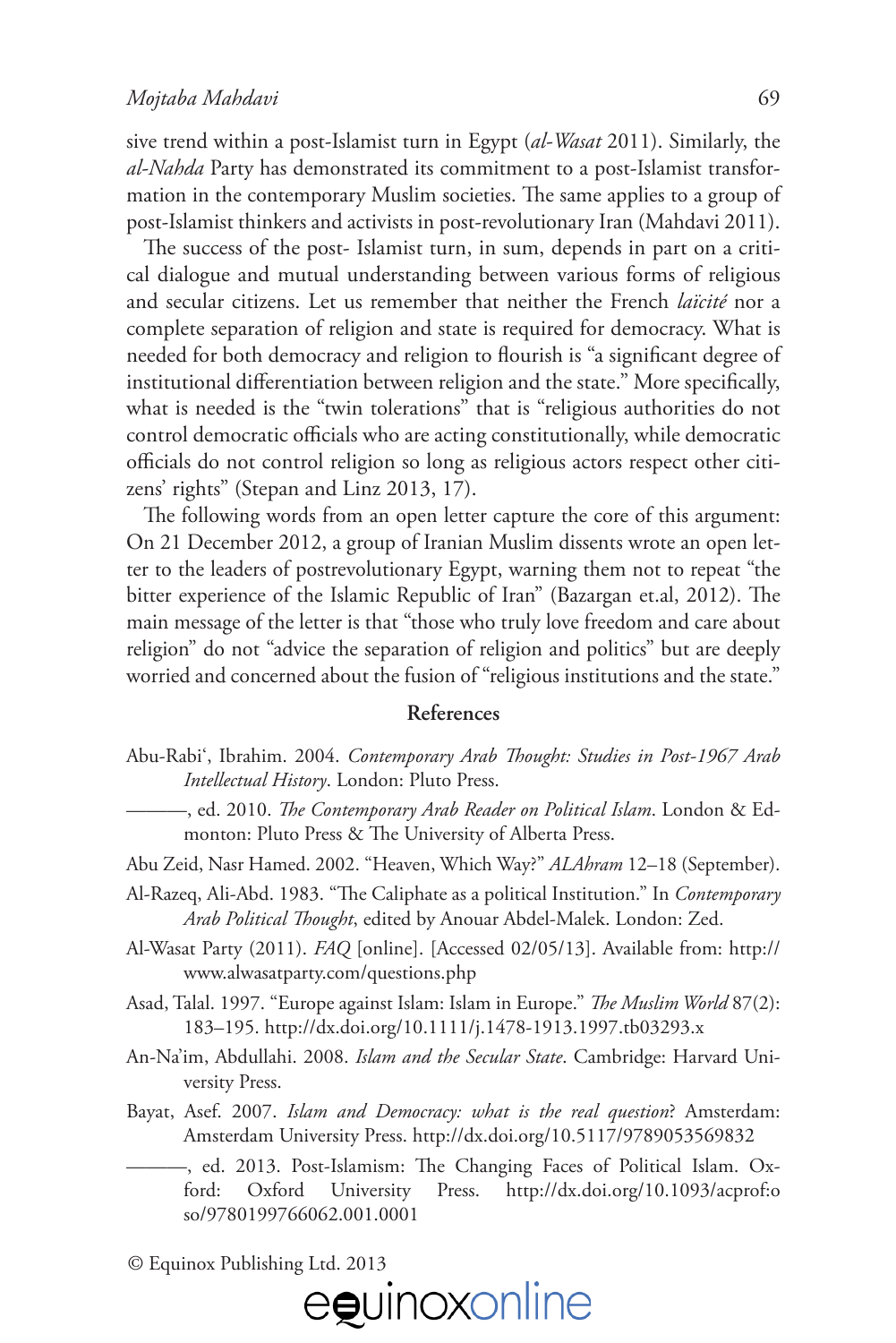———. 2013. *Life as Politics*: *How Ordinary People Change the Middle East*. 2nd Ed. Stanford, CA: Stanford University Press.

- Bazargan, Abdolali, et al. 2012. "A Message to the leaders of Egypt: Let us learn from the bitter experience of the Islamic Republic of Iran." (December 21). [Accessed 10/09/2013]. Available from: [http://en.kadivar.com/a-message-to](http://en.kadivar.com/a-message-to-the-leaders-of-egypt-let-us-learn-from-the-bitter-experience-of-the-islamic-republic-of-iran)[the-leaders-of-egypt-let-us-learn-from-the-bitter-experience-of-the-islamic](http://en.kadivar.com/a-message-to-the-leaders-of-egypt-let-us-learn-from-the-bitter-experience-of-the-islamic-republic-of-iran)[republic-of-iran](http://en.kadivar.com/a-message-to-the-leaders-of-egypt-let-us-learn-from-the-bitter-experience-of-the-islamic-republic-of-iran)
- Beckford, James. 2003. *Social !eory and Religion*. Cambridge: Cambridge University Press. <http://dx.doi.org/10.1017/CBO9780511520754>
- Booth, Ken. 1999."Three Tyrannies." In *Human Rights in Global Politics* edited by Tim Dunne and Nicholas J. Wheeler. Cambridge: Cambridge University Press. <http://dx.doi.org/10.1017/CBO9781139171298.003>
- Brody-Barre, A. G. 2013. "The Impact of Political Parties and Coalition Building on Tunisia's Democratic Future." *!e Journal of North African Studies* 18(2): 211–230.<http://dx.doi.org/10.1080/13629387.2012.742365>
- Buck-Morss, Susan. 2003. *!inking Past Terror: Islamism and Critical !eory on the Left*. London: Verso.
- Casanova, Jose. 2001. "Civil Society and Religion: Retrospective Reflections on Catholicism and Prospective Reflections on Islam." *Social Research*. 68:4 (Winter), 1041–1080.
- Chrisa#s, A. 2011. *Tunisia's Women Fear Veil over Islamist Intentions in First Vote of Arab Spring* [online]. [Accessed 03/05/13]. Available from: [http://](http://www.guardian.co.uk/world/2011/oct/20/tunisia-elections-women-grow-anxious?newsfeed=true) [www.guardian.co.uk/world/2011/oct/20/tunisia-elections-women-grow](http://www.guardian.co.uk/world/2011/oct/20/tunisia-elections-women-grow-anxious?newsfeed=true)[anxious?newsfeed=true](http://www.guardian.co.uk/world/2011/oct/20/tunisia-elections-women-grow-anxious?newsfeed=true)
- Dallmayr, Fred. 2002. *Dialogue among Civilizations: Some Exemplary Voices*. New York: Palgrave.
- Ennahdha Movement. 2011. *Statute of the Renaissance Movement* (after the revised Ninth congress) [online]. [Accessed 02/05/13]. Available from: [www.ennah](http://www.ennahdha.tn)[dha.tn](http://www.ennahdha.tn)
- *Freedom and Justice Party. 2011. FJP 2011 Program on Freedoms and Political Reform*  [online]. [Accessed 02/05/13]. Available from: http://www.fi[ponline.com/arti](http://www.fjponline.com/article.php?id=197)[cle.php?id=197](http://www.fjponline.com/article.php?id=197)
- Gellner, Ernest. 1991. "Islam and Marxism: Some Comparisons." *International Affair*s 67 (January), 1–6. <http://dx.doi.org/10.2307/2621215>
	- \_\_\_\_\_\_\_\_\_. 1992. *Postmodernism, Reason and Religion*. London: Routledge.
- Hallaq, Wael. 2013. *The Impossible State: Islam, Politics, and Modernity's Moral Predicament*. New York: Columbia University Press.
- Halliday, Fred. 1996. *Islam and the Myth of Confrontation*. London: I.B. Tauris.
- Halliday, Fred. 1994. "The Politics of Islamic Fundamentalism: Iran, Tunisia and the Challenge to the Secular State." In *Islam, Globalization and Postmodernity*, edited by A.S. Ahmed and H. Donnan, 89–110. London: Routledge.